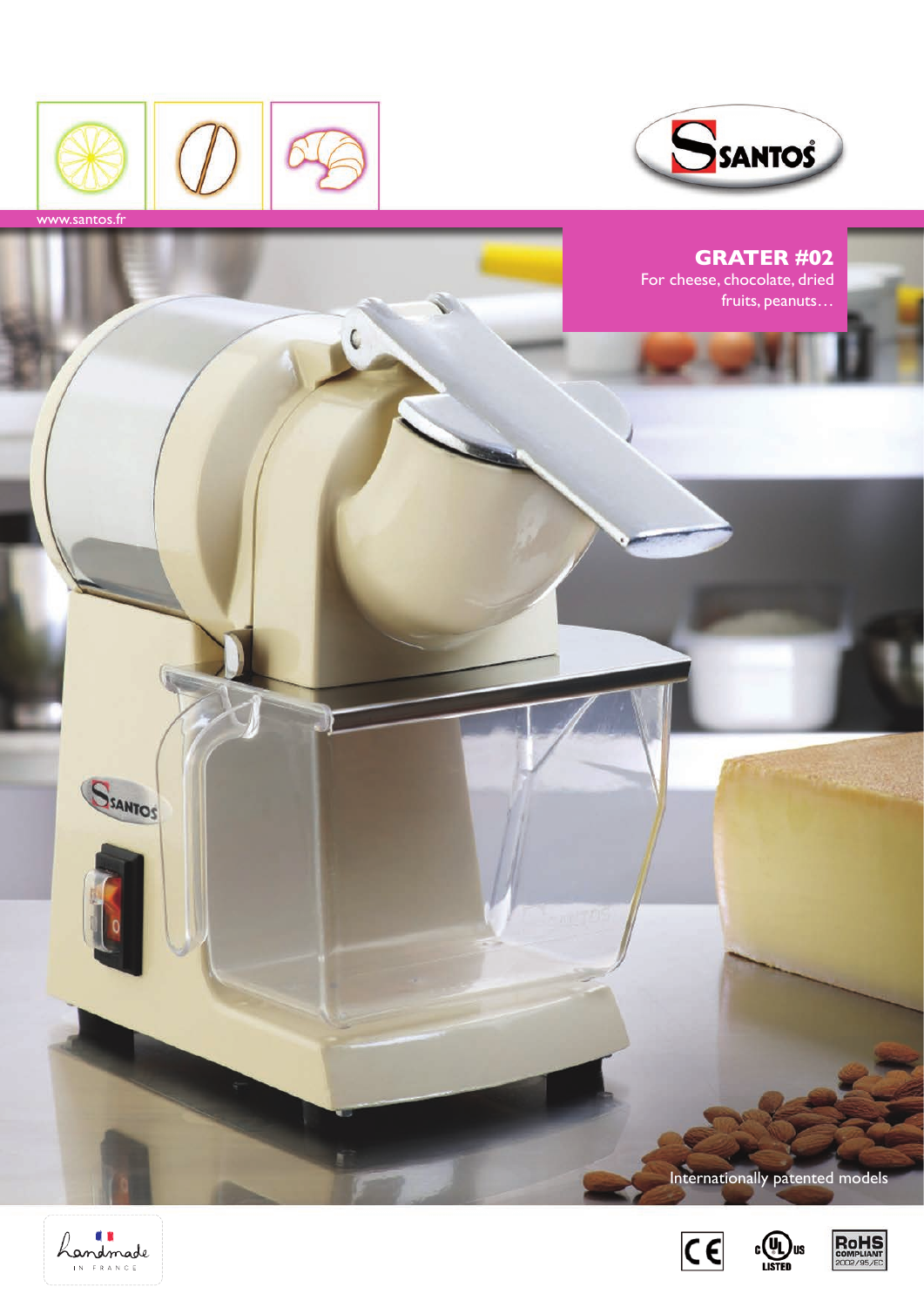# **THE GENUINE**



# **The genuine grater since 1954**

The genuine Santos grater #02 is the ideal appliance for all kinds of cheese, chocolate, peanuts and dried fruits... Dedicated to cheese shops, supermarkets, pizzerias, cake shops. **Its new design** facilitates cleaning and maintenance.



# **Easy to clean**

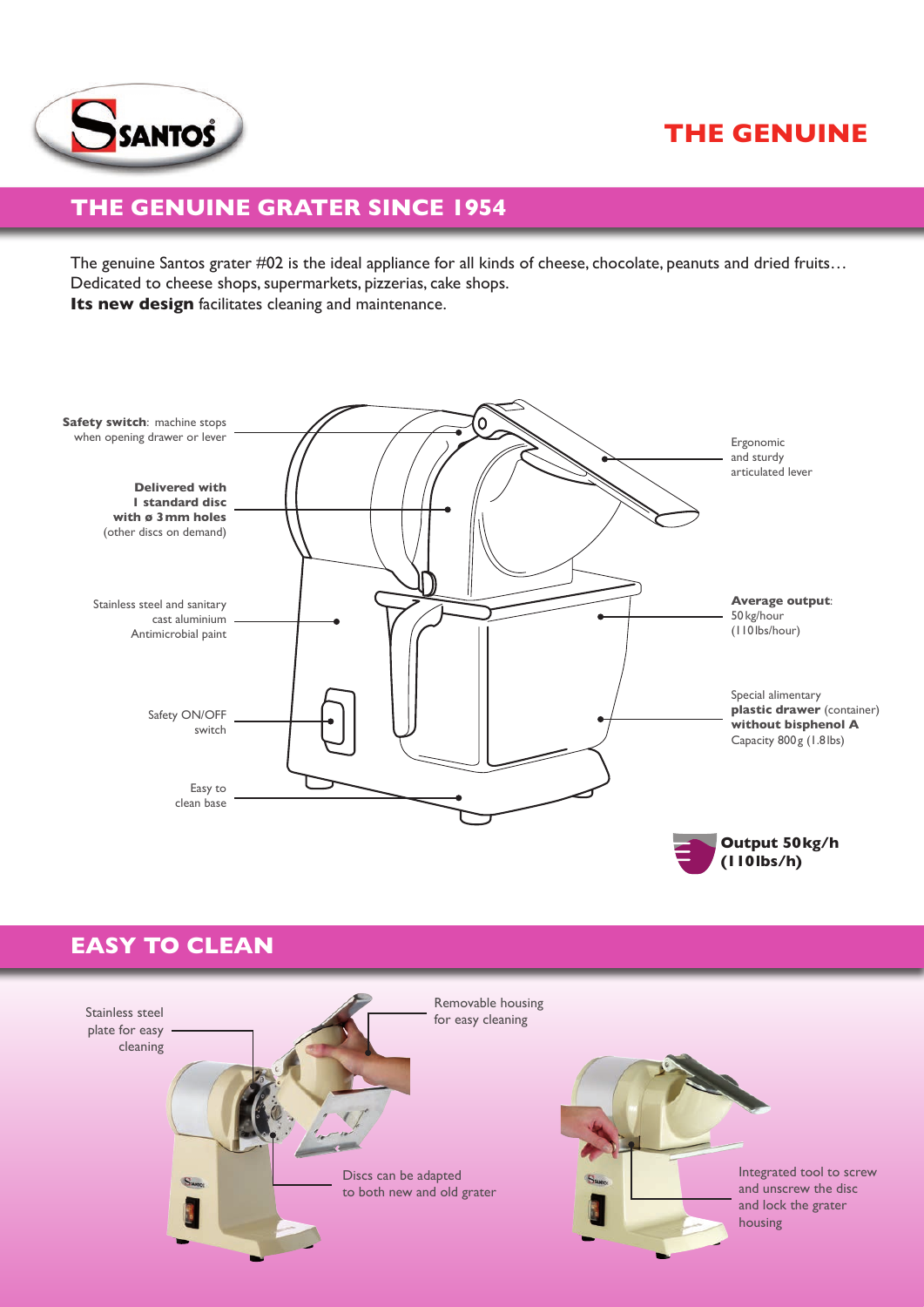## **Grater #02**



www.santos.fr

## **A wide range of discs to grate everything…**

A unique range of discs to grate all kinds of cheese, dried fruits, chocolate, peanuts…



**Option: The disc for the ice crusher #09 is adaptable to the grater #02.** 

### **Technical specifications**



#### **Motor**

Single phase: 100-120V - 50/60 Hz - 650W – CE, UL 220-240V - 50/60 Hz - 600W – CE

Speed: 1500 rpm (50 Hz) 1800rpm (60 Hz)



## **Weight**

Net: 14,2kg (31lbs) Shipping: 15,2kg (34lbs)



**Appliance**  W: 250mm (10'') D: 420mm (16,5'') H: 350mm (14'')



**Shipping box** W: 295mm (12'') D: 455mm (18'') H: 410mm (16'')

## **Safety, Standards, Hygiene**

#### **In accordance with the following regulations**

Machinery directive 2006/42/EC Electromagnetic compatibility 2004/108/EC «Low voltage» directive 2006/95/EC Regulation 1935/2004/EC (contact with food) RoHS directive 2002/95/EC

### **Harmonized European standards**

EN ISO 12100-1 and 2: 2004- EN 60204-1:2006 EN 60335-2-64 : 2004 Commercial electric kitchen machines

CE (European standards), UL (USA) and cUL (Canada)

**Thermal safety** Motor protected by internal thermal detector.

**Acoustic safety** Very silent and powerful asynchronous motor.

**Hygiene** All removable parts can be put in a dishwasher or easily cleaned with hot soapy water.